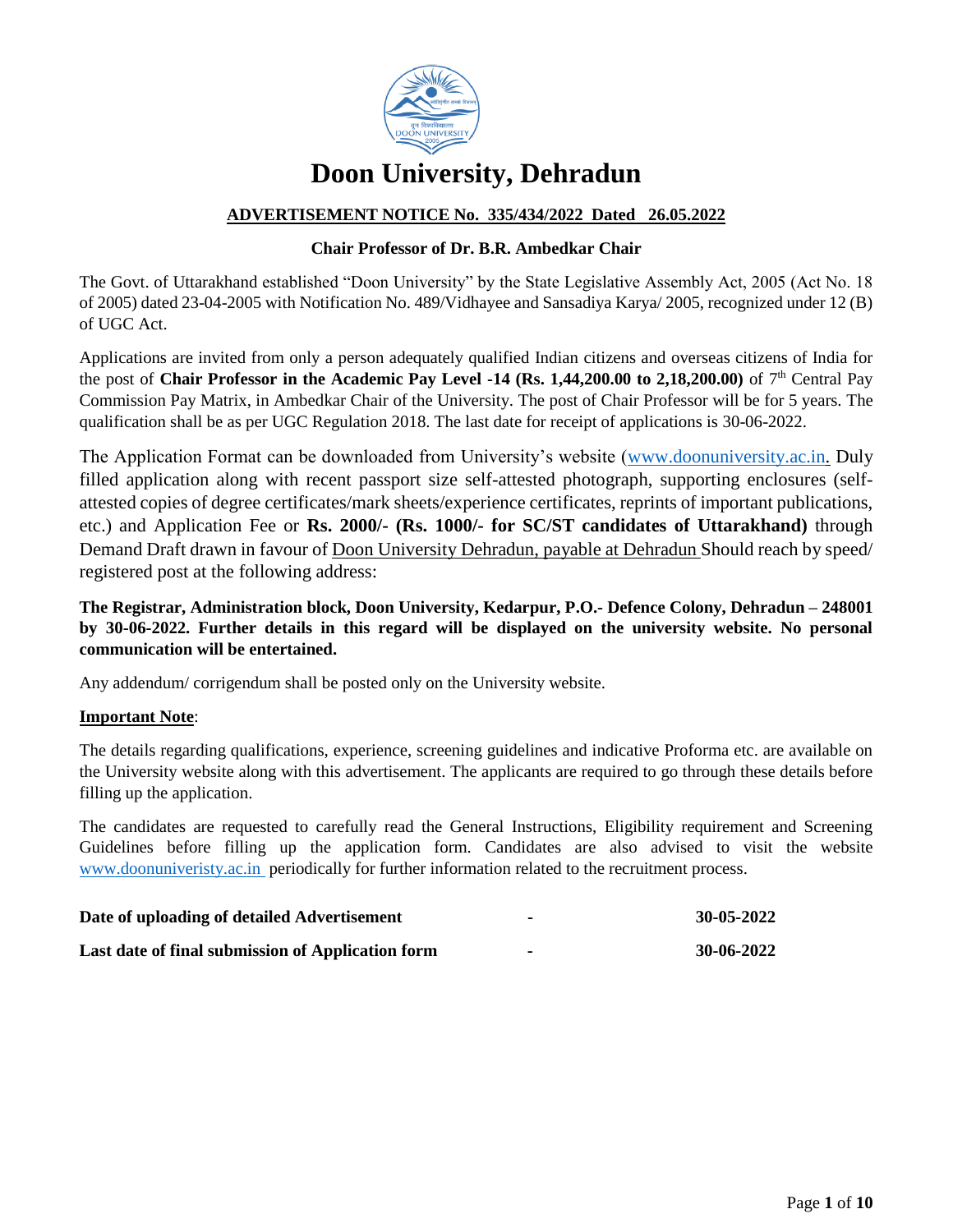#### **DETAILS OF VACANCIES AND ELIGIBILITY REQUIREMENT FOR THE APPLICANTS**

#### **Chair Professor - Dr. B.R. Ambedkar Chair**

**No. of post: 01 (One) for 5 yeas**

*Pay Scale: Academic Level-14 Rs. 1,44,200.00 – 2,18,200.00*

#### **ELIGIBILITY OF CHAIR PROFSSOR:**

(A or B):

- **A.**
- i) An eminent scholar having a Ph.D. degree in the concerned/allied/relevant disciple, and published work of high quality, actively engaged in research with evidence of published work with, a minimum of 10 research publications in the peer-reviewed or UGC-care listed journals and a total research score of 120 as per the criteria given in Appendix II, Table 2.
- ii) A minimum of 10 years of teaching experience in university/college as Assistant Professor/Associate Professor/Professor and/or research experience at equivalent level at the University/National Level Institutions with evidence of having successfully guided doctoral candidate.
- **Desirable**: The candidate should possess adequate knowledge and working experience on Dr. Ambedkar's thoughts and works and should possess a proven commitment to the cause of social justice.

#### **OR**

#### **B.**

An outstanding professional having a Ph.D. degree in the relevant/ allied/ applied disciplines, from any academic institutions (not included in A above) / industry, who has made significant contribution to the knowledge in the concerned/ allied relevant discipline, supported by documentary evidence provided he/ she has ten years' experience.

**Desirable**: The candidate should possess adequate knowledge and working experience on Dr. Ambedkar's thoughts and works and should possess a proven commitment to the cause of social justice.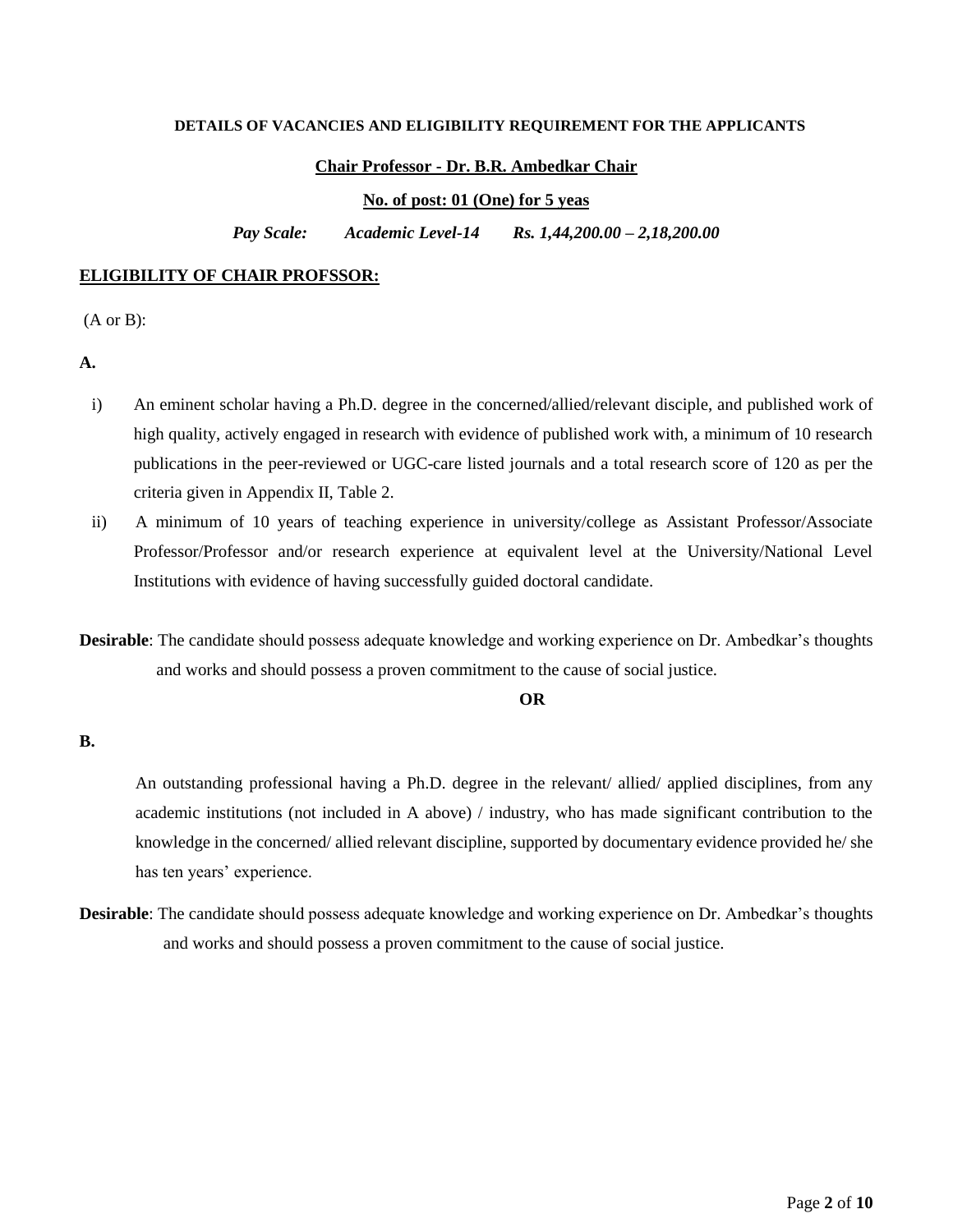

# **DOON UNIVERSITY, DEHRADUN**

## **Guidelines for Screening of candidates for appointment to the post of Chair Professor: -**

Applications received for the faculty positions at the level Professor shall be screened as per details given below:

# **I. Methodology for University and College Teachers (Professor) for Calculating Academic/ Research Score**

(Assessment must be based on evidence produced by the teacher such as: copy of publications, project sanction letter, utilization and completion certificates issued by the University and acknowledgements for patent filing and approval letters, students' Ph.D. award letter, etc.)

|                  | S.N. Academic/Research Activity                                     | Faculty of<br>Sciences/Engineering<br>/Medical/Sciences &<br>Other related<br>disciplines | Faculty of Languages/<br>Humanities/Arts/Social<br>Sciences/Library/Education<br>/Commerce/Management<br>& other related |
|------------------|---------------------------------------------------------------------|-------------------------------------------------------------------------------------------|--------------------------------------------------------------------------------------------------------------------------|
| 1.               | Research Papers in Refereed/Peer-Reviewed<br>or UGC listed Journals | 08 per paper                                                                              | 10 per paper                                                                                                             |
| $\overline{2}$ . | Publications (other than Research papers)                           |                                                                                           |                                                                                                                          |
|                  | (a) Books authored which are published by;                          |                                                                                           |                                                                                                                          |
|                  | <b>International publishers</b>                                     | 12                                                                                        | 12                                                                                                                       |
|                  | <b>National Publishers</b>                                          | 10                                                                                        | 10                                                                                                                       |
|                  | <b>Chapter in Edited Book</b>                                       | 05                                                                                        | 05                                                                                                                       |
|                  | Editor of Book by International Publisher                           | 10                                                                                        | 10                                                                                                                       |
|                  | Editor of Book by National Publisher                                | 08                                                                                        | 08                                                                                                                       |
|                  | (b) Translation works in Indian and                                 |                                                                                           |                                                                                                                          |
|                  | Foreign Languages by qualified faculties                            |                                                                                           |                                                                                                                          |
|                  | Chapter or Research paper                                           | 03                                                                                        | 03                                                                                                                       |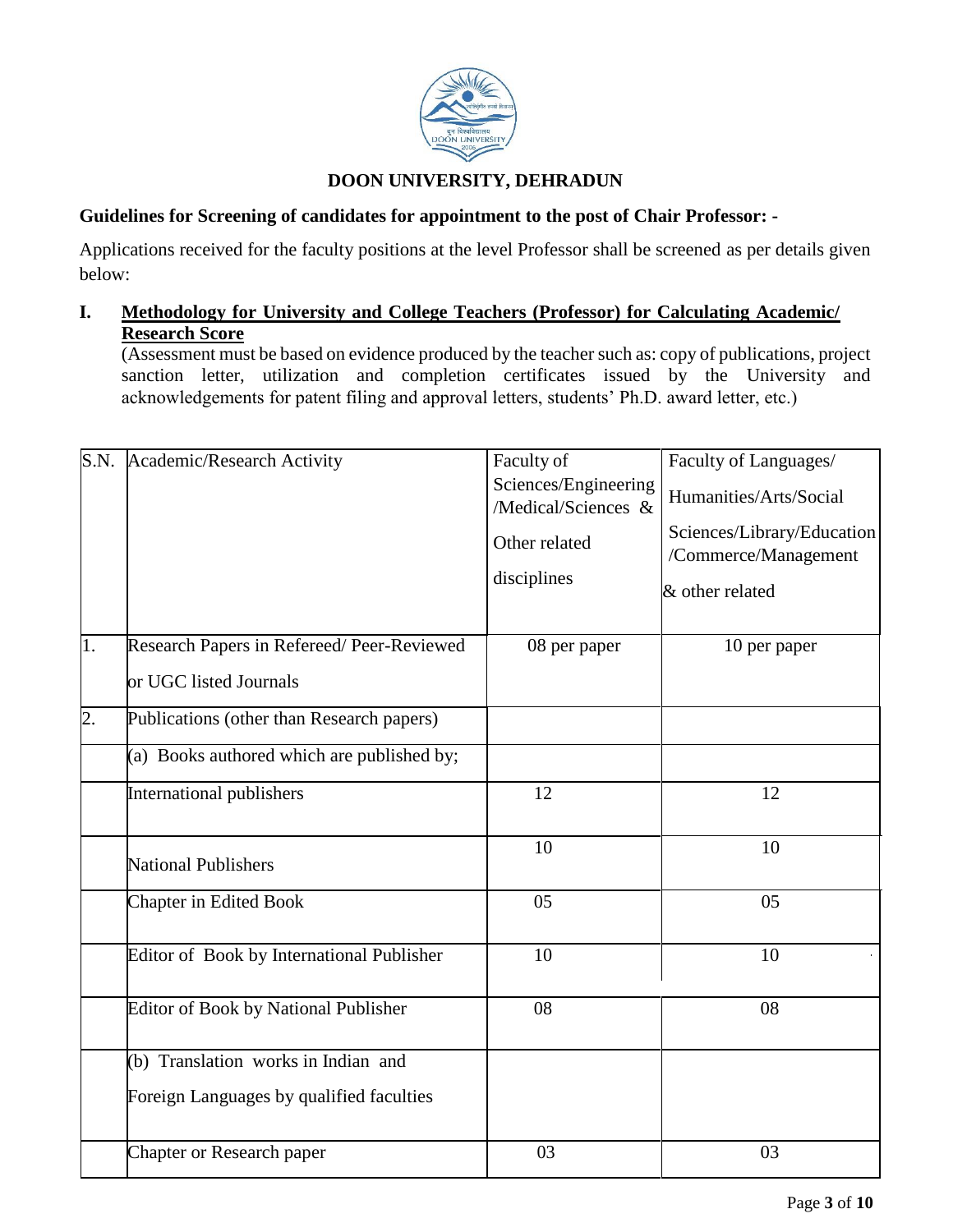|    | <b>Book</b>                                                                                                                       | 08                         | 08                      |
|----|-----------------------------------------------------------------------------------------------------------------------------------|----------------------------|-------------------------|
| 3. | Creation of ICT mediated Teaching Learning<br>pedagogy and content and development of new<br>and innovative courses and curricula |                            |                         |
|    | (a) Development of Innovative pedagogy                                                                                            | 05                         | 05                      |
|    | (b) Design of new curricula and courses                                                                                           | 02 per<br>curricula/course | 02 per curricula/course |
|    | (c) MOOCs                                                                                                                         |                            |                         |
|    | Development of complete MOOCs in 4<br>quadrants (4 credit course) (In case of MOOCs<br>of lesser credits 05 marks/credit)         | 20                         | 20                      |
|    | MOOCs (developed in 4 quadrant) per<br>module/lecture                                                                             | 05                         | 05                      |
|    | Content writer/subject matter expert for each<br>module of MOOCs (at least one quadrant)                                          | 02                         | 02                      |
|    | Course Coordinator for MOOCs (4 credit<br>course) (In case of MOOCs of lesser credits 02<br>marks/credit)                         | 08                         | 08                      |
|    | (d) E-Content                                                                                                                     |                            |                         |
|    | Development of e-Content in 4 quadrants for<br>a complete course/e-book                                                           | 12                         | 12                      |
|    | e-Content (developed in 4 quadrants) per<br>module                                                                                | 05                         | 05                      |
|    |                                                                                                                                   | 02                         | 02                      |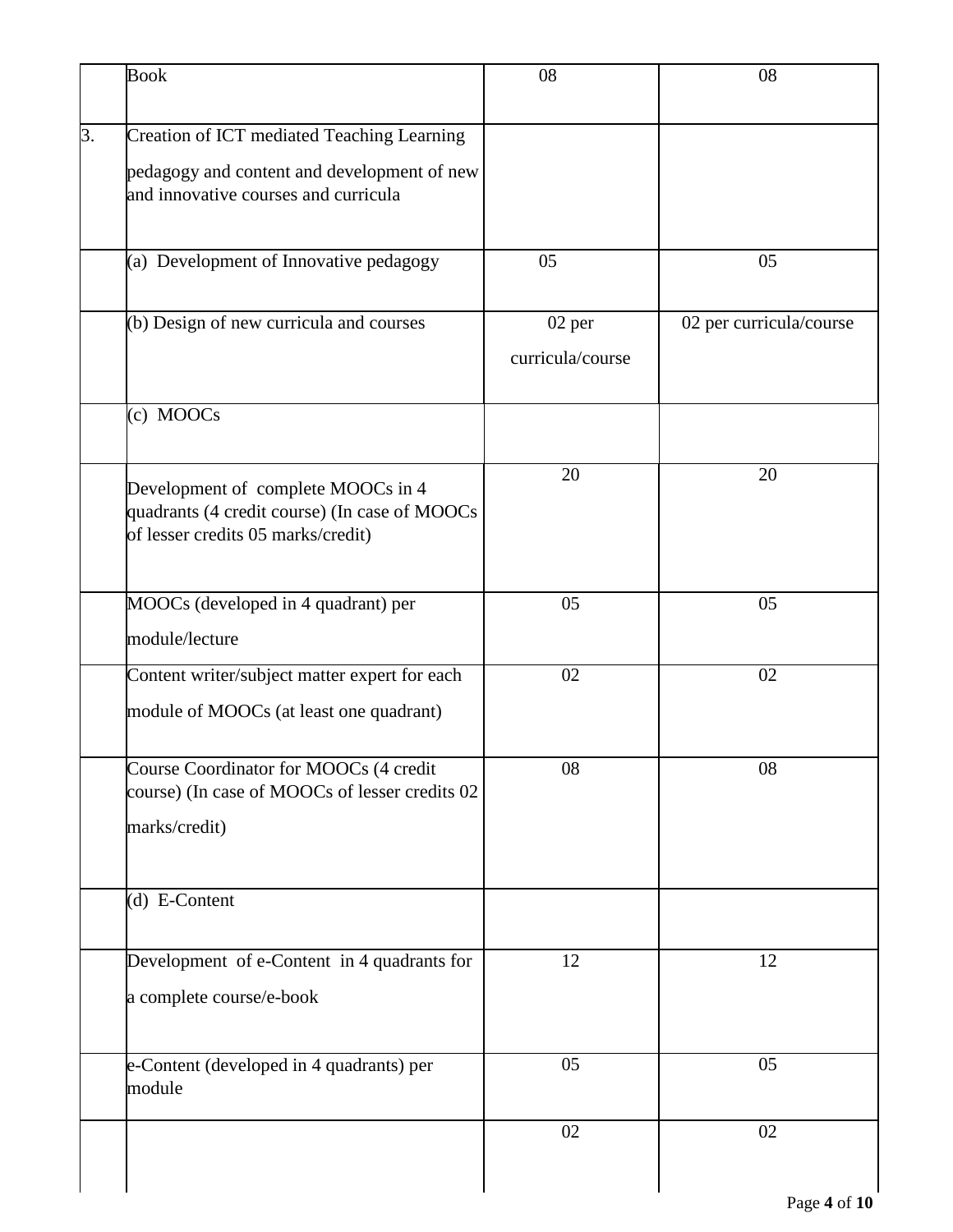|   | Contribution to development of e-content<br>module in complete course/paper/e-book (at<br>least one quadrant) |                         |                         |  |
|---|---------------------------------------------------------------------------------------------------------------|-------------------------|-------------------------|--|
|   | Editor of e-content for complete<br>course/paper/e-book                                                       | 10                      | 10                      |  |
| 4 | (a) Research guidance                                                                                         |                         |                         |  |
|   | Ph.D.                                                                                                         | 10 per degree awarded   | 10 per degree awarded   |  |
|   |                                                                                                               | 05 per thesis submitted | 05 per thesis submitted |  |
|   | M.Phil./PG Dissertation                                                                                       |                         |                         |  |
|   | (b)Research Projects Completed                                                                                | 02 per degree awarded   | 02 per degree awarded   |  |
|   | More than 10 lakhs                                                                                            | 10                      | 10                      |  |
|   | Less than 10 lakhs                                                                                            | 05                      | 05                      |  |
|   | (b) Research Projects Ongoing:                                                                                |                         |                         |  |
|   | More than 10 lakhs                                                                                            | 05                      | 05                      |  |
|   | Less than $10$ lakhs                                                                                          | 02                      | 02                      |  |
|   | (c) Consultancy                                                                                               | 03                      | 03                      |  |
| 5 | (a) Patents                                                                                                   |                         |                         |  |
|   | International                                                                                                 | 10                      | 10                      |  |
|   | National                                                                                                      | 07                      | 07                      |  |
|   | (b)*Policy Document (Submitted to an International                                                            |                         |                         |  |
|   | body/organization like UNO/UNESCO/World Bank/International                                                    |                         |                         |  |
|   | Monetary Fund etc. or Central Government or State Government)                                                 |                         |                         |  |
|   | International                                                                                                 | 10                      | 10                      |  |
|   | National                                                                                                      | 07                      | 07                      |  |
|   | <b>State</b>                                                                                                  | 04                      | 04                      |  |
|   | (c)Awards/Fellowship                                                                                          |                         |                         |  |
|   | International                                                                                                 | 07                      | 07                      |  |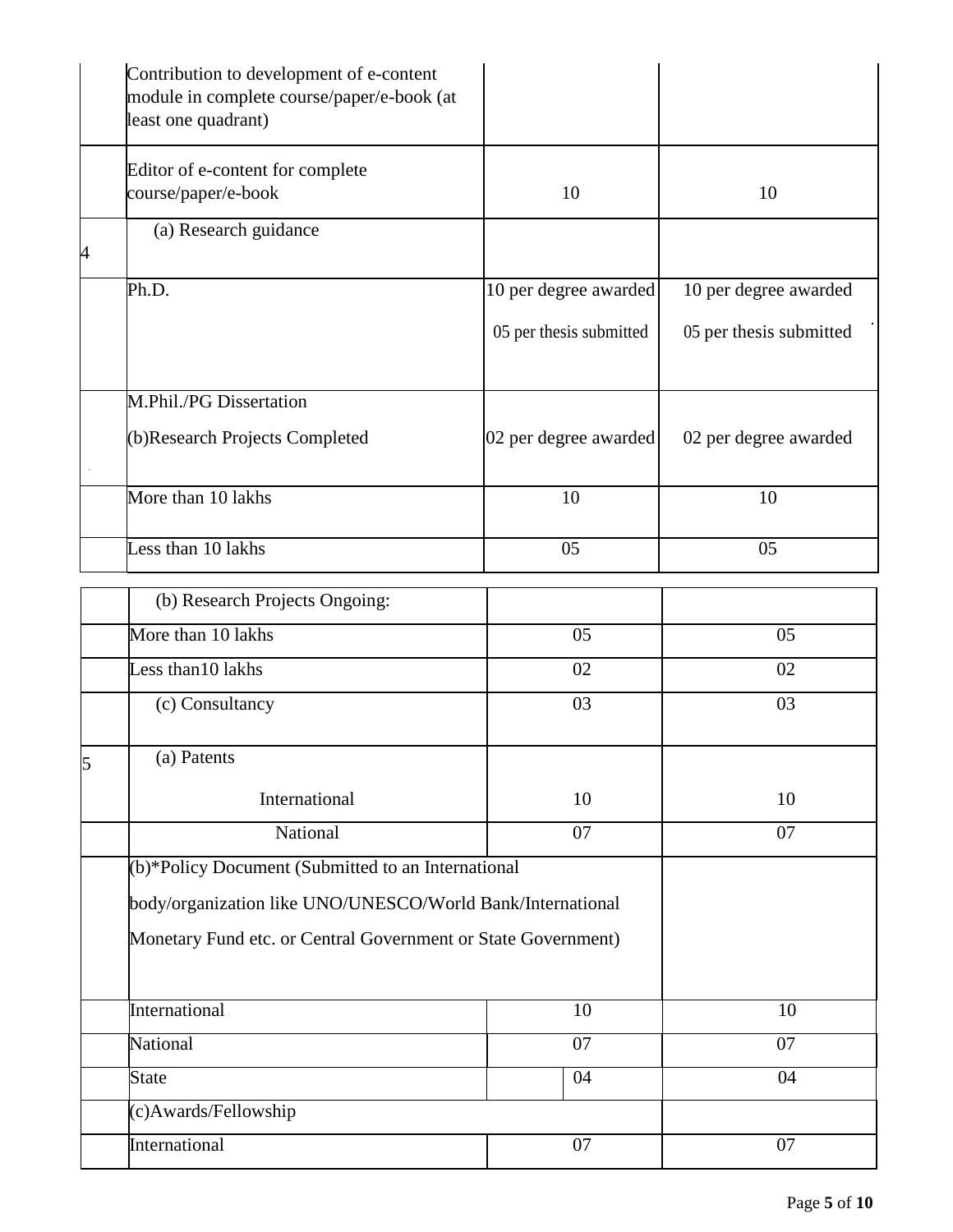|    | National                                   | 05 | 05 |
|----|--------------------------------------------|----|----|
| 6. | *Invited lectures/Resource Person/paper    | 07 | 07 |
|    | presentation in Seminars/Conferences/full  |    |    |
|    | paper in Conference Proceedings (Paper     |    |    |
|    | presented in Seminars/Conferences and also |    |    |
|    | published as full paper in Conference      |    |    |
|    | Proceedings will be counted only once)     |    |    |
|    | International(Abroad)                      |    |    |
|    | International(within country)              | 05 | 05 |
|    | National                                   | 03 | 03 |
|    | State/University                           | 02 | 02 |

The Research score for research papers would be augmented as follows:

Peer-Reviewed or UGC- care listed Journals (Impact factor to be determined as per Thomson Reuter's list):

| $\mathbf{i}$     | Paper in refereed journals without impact factor |                          |           |
|------------------|--------------------------------------------------|--------------------------|-----------|
| $\overline{ii}$  | Paper with impact factor less than 1             |                          | 5 Points  |
| $\overline{iii}$ | Paper with impact factor between 1 and 2         |                          | 10 Points |
| iv)              | Paper with impact factor between 2 and 5         |                          | 15 Points |
| V)               | Paper with impact factor between 5 and 10        |                          | 20 Points |
| vi)              | Paper with impact factor $> 10$                  | $\overline{\phantom{0}}$ | 25 Points |
|                  |                                                  |                          | 30 Points |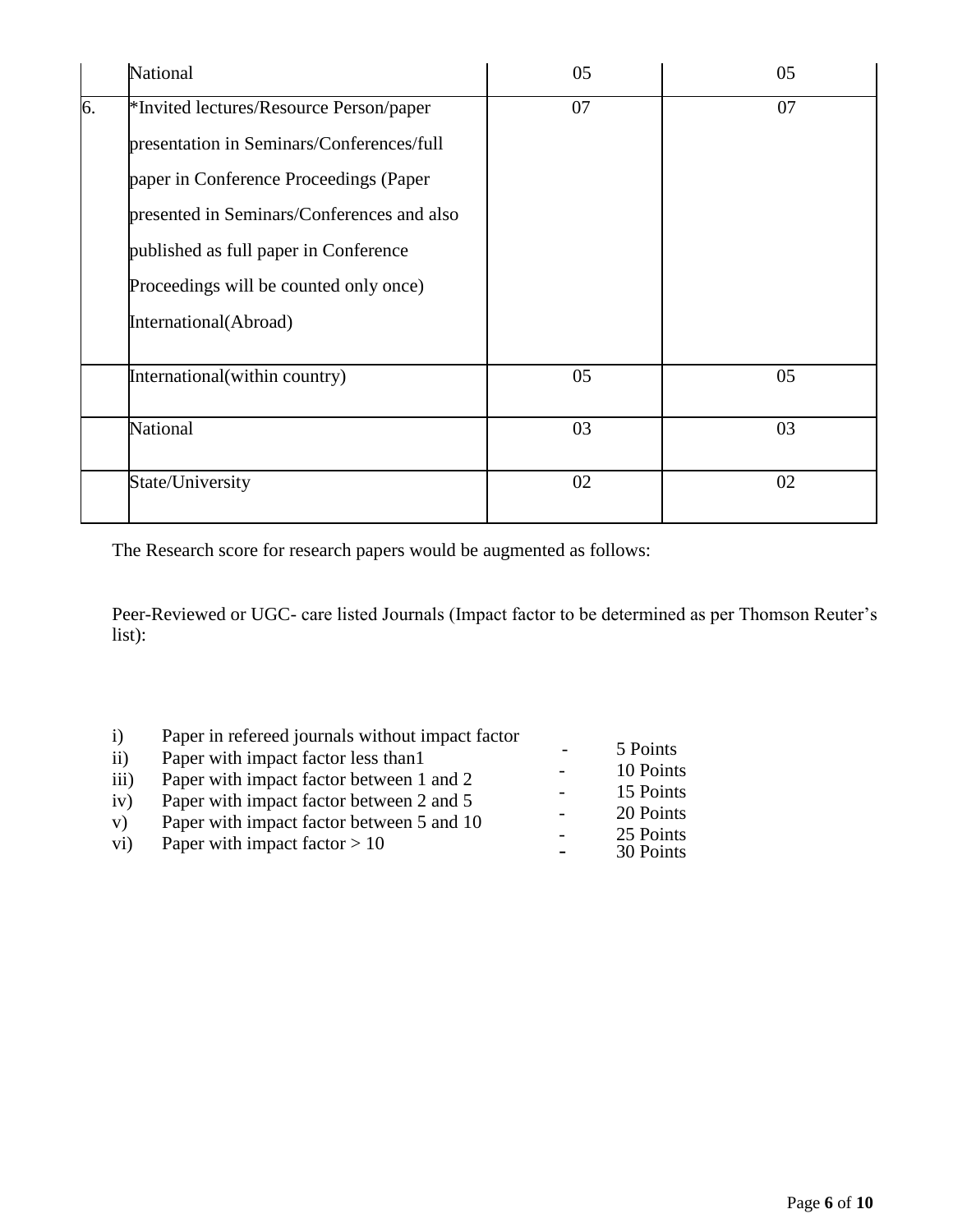- (a) Two authors: 70% of total value of publication for each author.
- (b) More than two authors: 70% of total value of publication for the First/Principal/Corresponding author and 30% of total value of publication for each of the joint authors.

Joint Projects: Principal Investigator and Co-investigator would get 50% each.

Note:

- Paper presented if part of edited book or proceeding then it can be claimed only once.
- For joint supervision of research students, the formula shall be 70% of the total score for Supervisor and Co- supervisor. Supervisor and Co-supervisor, both shall get 7 marks each.
- \*For the purpose of calculating research score of the teacher the combined research score from the categories of 5 (b) Policy Document and 6 Invited lectures/Resource Person/Paper Presentation shall have an upper capping of thirty percent of the total research score of the teacher concerned.
- The research score shall be from the minimum of three categories out of six categories.

## **II. Screening of candidates: Criteria and Process**

- 1. The Screening Committee will draw a list of all the candidates indicating the research score scored by them in descending order i.e. starting from the candidate getting the highest marks towards the candidates getting the lower marks.
- 2. For appointment to the post of Professor in the University Departments, there is a requirement of a total research score of One Twenty (120) as per criteria given in Section I of this document.
- 3. The time taken by candidates to acquire M.Phil. and / or Ph.D. Degree shall not be considered as teaching/ research experience to be claimed for appointment to the teaching positions.
- 4. The period of active service spent on pursuing research degree simultaneously with teaching assignment without taking any kind of leave, shall be counted as teaching experience for the purpose of direct recruitment/ promotion.
- 5. In case of any dispute with regard to screening of the applications, the decision of the Screening Committee shall be final.
- 6. The status of short-listing will be made available on the university website for applicant's information.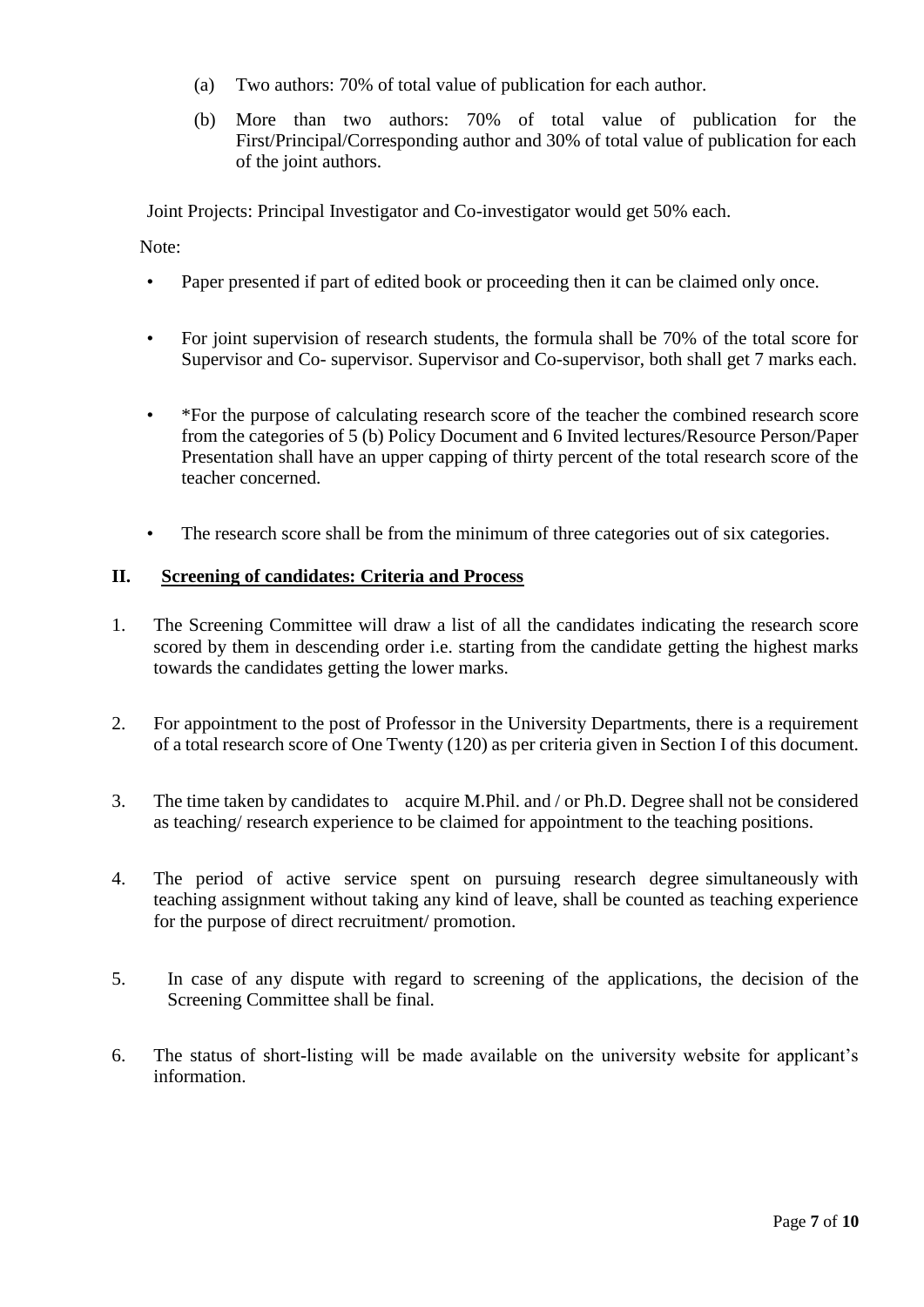# **III. Important Note**

- 1. The entire onus of the content/authenticity of the information being uploaded in the form of application and its attachments shall exclusively rest with the applicant in terms of eligibility for recruitment and for subsequent selection through due process.
- 2. The University shall, in no way, be responsible for any error/omission/commission/suppression of relevant information by the applicant knowingly/unknowingly/overtly/covertly while filling up the application form and uploading the documents required therein.
- 3. In case the applicant gets screened/selected/appointed on the basis of the credentials

furnished by him/her which are, on scrutiny, found to be incorrect/ inadmissible/ forged/fabricated/falsified, his/her candidature shall be liable to be cancelled at any stage of the recruitment/at any time during the tenure of the service and appropriate legal action under applicable law shall be initiated against the applicant.

4. The University reserves the right to modify/withdraw/cancel any communication made to the applicant. In case of any dispute arising out of such a situation, the decision of the University shall be final and binding on the applicant.

Registrar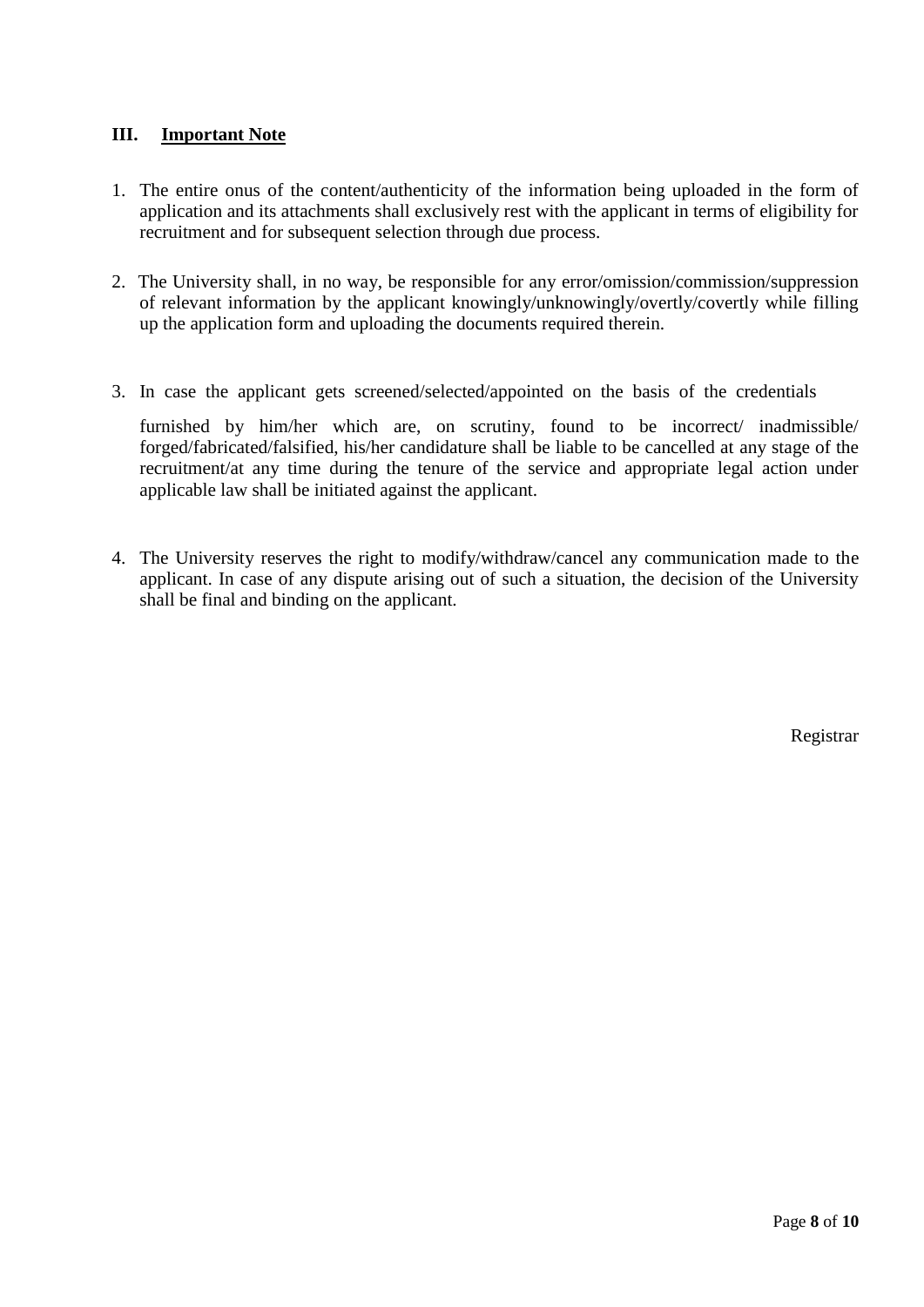

## **Doon University, Dehradun**

## **General Instructions for Applicants of Professor: -**

- **1.** All applicants are required to apply in the prescribed format with complete, correct information and attachments. The applicant will be solely responsible for the authenticity of the submitted information. Applicants are required to fill the application form as available on the University website [www.doonuniversity.a](http://www.doonuniversity./)c.in . **The details regarding qualifications, experience, screening guidelines and indicative preforms etc. are available on the University website** [www.doonuniversity.a](http://www.doonuniversity./)c.in **along with this advertisement.**
- 2. The Chair Professor post will be for 5 years, and hence the persons working against the post will be treated on par with regular staff in the university for all purpose.
- 3. Applicants should possess the prescribed qualifications and experience as on the closing date of application, as prescribed by the University from time to time for the respective posts. The posts advertised carry UGC pay scales plus admissible allowances. The posts are being advertised keeping in view the broad areas of specialization in subjects. However, the Department concerned may have specific requirement of specialization.
- 4. Applicants who have been awarded Ph. D. from foreign Universities should enclose "Equivalence Certificate" issued by Association of Indian Universities, New Delhi, without which their candidature will not be considered and application will summarily be rejected.
- 5. The applications received shall be screened as per screening guidelines attached with this advertisement for short listing and recommending the applicants to be called for interview.
- 6. Mere fulfillment of the qualification or the eligibility criteria does not entitle an applicant to be necessarily considered or called for interview.
- 7. Publications 'under submission' or submitted to referees will not be considered towards calculation of marks for publication criteria. Further, all the items for which marks are claimed should be strictly in accordance with the screening guidelines attached with the advertisement.
- 8. The minimum score requirement for Screening of applicants for the post of Associate Professor is indicated in the screening guidelines attached herewith.
- 9. Application fees is exempted due to covid situation only for this time.
- 10. In case of any persistent technical issue, the applicants can mail their problem at the email id [registrar@doonuniversity.a](mailto:registrar@doonuniversity.)c.in
- 11. Applicants serving in Government/Public Sector Undertakings (including Boards/Autonomous Bodies) are required to submit 'No Objection Certificate' from the employer, at the time of interview. The NOC should also indicate the vigilance clearance from the parent department.
- 12. All correspondence from the University including interview letter shall be sent only to the e-mail address provided by the applicant in the application form.
- 13. Applications which do not meet the eligibility criteria given in this advertisement and / or are incomplete in any respect shall be rejected.
- 14. Applicants must NOT furnish any particulars that are false, tampered or fabricated, or suppress any material / information while submitting the application and self-certified copies/testimonials.